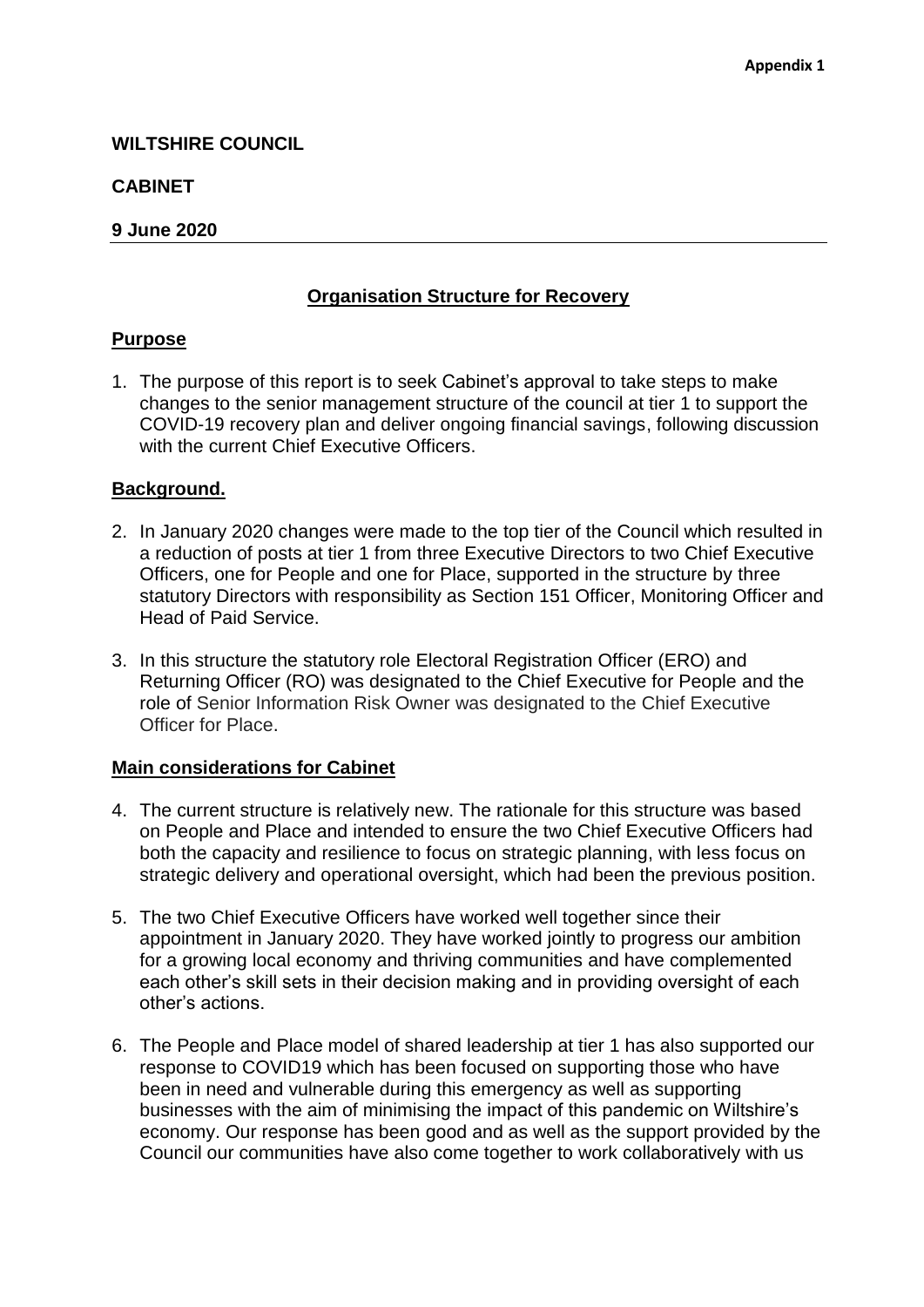and with our partners during this national emergency. The collaborative approach in this response and the strong leadership provided by the two Chief Executive Officers throughout this has been exemplary.

- 7. Despite the success of our response it has highlighted duplication of work by the Chief Executive Officers as they have sought to make joint decisions on areas of work and in their collaboration with partners, chief executives of other local authorities, government departments and the LGA. In addition, the response also means that the financial position of the Council has shifted significantly and the impact of COVID19 on our communities and our economy mean unprecedented challenges and requires us to evolve and change to meet them.
- 8. Planning to help Wiltshire's people, economy and businesses to rebuild is underway as we emerge from lockdown and this includes steps to address the significant impact on the Councils services and finances. Existing strategies, our priorities and the structure of the Council will need to be refocused to reflect the radically changed context brought by this pandemic.
- 9. The Chief Executive Officers have recognised that recovery from this pandemic will be the Councils overriding priority. It is in that context, and their recognition of the duplication in their roles highlighted by the COVID-19 response as well as the significant financial pressures, that they have suggested a change to the structure that would reduce the top tier to one Chief Executive Officer. They believe that a move to this established leadership model will provide a focal point of officer leadership at the top of the organisation to lead the recovery, working closely with our communities and businesses, as well as health services and other partner organisations including the voluntary and community sector.
- 10. I have considered their suggestion in the context of the challenges and the scale of the task that we now face in recovering from the impacts of COVID-19 and the financial pressures that have resulted from this. As a result, I now propose that the top tier reduces from two Chief Executive Officers to one Chief Executive. This proposal, if agreed, will result in the redeployment of one Chief Executive Officer based on the new role being suitable alternative employment, and will therefore result in one redundancy.
- 11.I am proposing that the Chief Executive will also be designated the statutory roles of Electoral Registration Officer (ERO) and Returning Officer (RO). The designation of these statutory roles will be temporary pending the approval of Council.
- 12.I am also proposing that the Chief Executive becomes the statutory Head of Paid Service. This will be a change from the current designation of this statutory role to the Director HR & OD but is in common with the designation of this role in all other Councils where there is a single Chief Executive. If the proposed change to the structure is approved, and an appointment to Chief Executive is approved by the Officer Appointments Committee with no objections from Cabinet Members, the designation of this statutory role will remain with the Director of HR&OD pending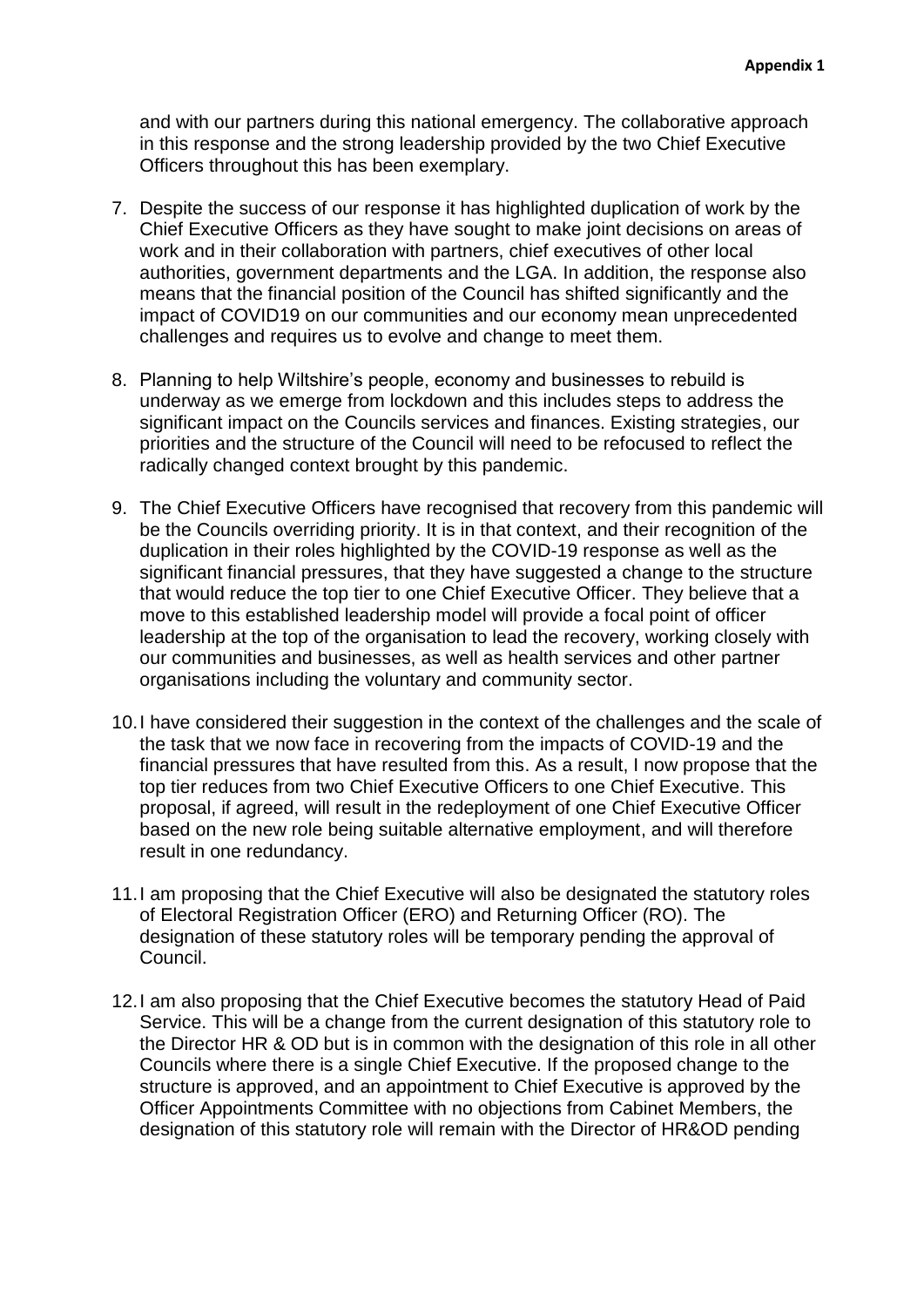approval of the change in designation by Council, following which the constitution will be amended accordingly.

- 13.In this proposal, the Chief Executive will continue to be supported by the statutory Directors (Monitoring Officer & Section 151) and by the Director HR&OD to ensure that appropriate independent advice and challenge relating to finance, legal and workforce matters is available.
- 14.Whilst it will be important for the Chief Executive to have awareness of, and be able to influence, the delivery of services it is equally important to ensure that the role is not overstretched and is able to focus on leading our recovery. My proposal to reduce the top tier to one post will therefore require, if approved, a subsequent review of the tier 2 structure including determining the designation of the SIRO. This review will be the responsibility of the Chief Executive following consultation with the Leader and Cabinet.
- 15.If this proposal is approved by Cabinet, I will commence formal consultation on the proposal with the Chief Executive Officers and will also seek feedback from all staff at the council. This process of consultation and the process once the structure is confirmed is set out in the Appointments Policy & Procedure and the Redundancy Policy & Procedure for Chief and Senior Officers.

#### **Overview and Scrutiny Engagement**

16.Overview and scrutiny members will have the opportunity to comment on the proposal while formal consultation with the Chief Executive Officers takes place and while feedback about the proposal is sought from staff and will be kept informed about the implementation.

#### **Safeguarding Considerations**

17.In the proposed changes the statutory responsibility for Adult Social Services and Children's Services remain unchanged and are designated to Director roles, but the accountability for performance of these statutory roles and line management will be provided by the Chief Executive, and there will continue to be the expectation that the Chief Executive and all Directors have a role in promoting safeguarding within their specific areas continues.

#### **Public Health Implications**

18.There are no public health implications as a result of the proposals outlined.

#### **Environmental and Climate Change Considerations**

19.There is no environmental or climate change impacts as a result of the proposals.

#### **Equalities Impact of the Proposal**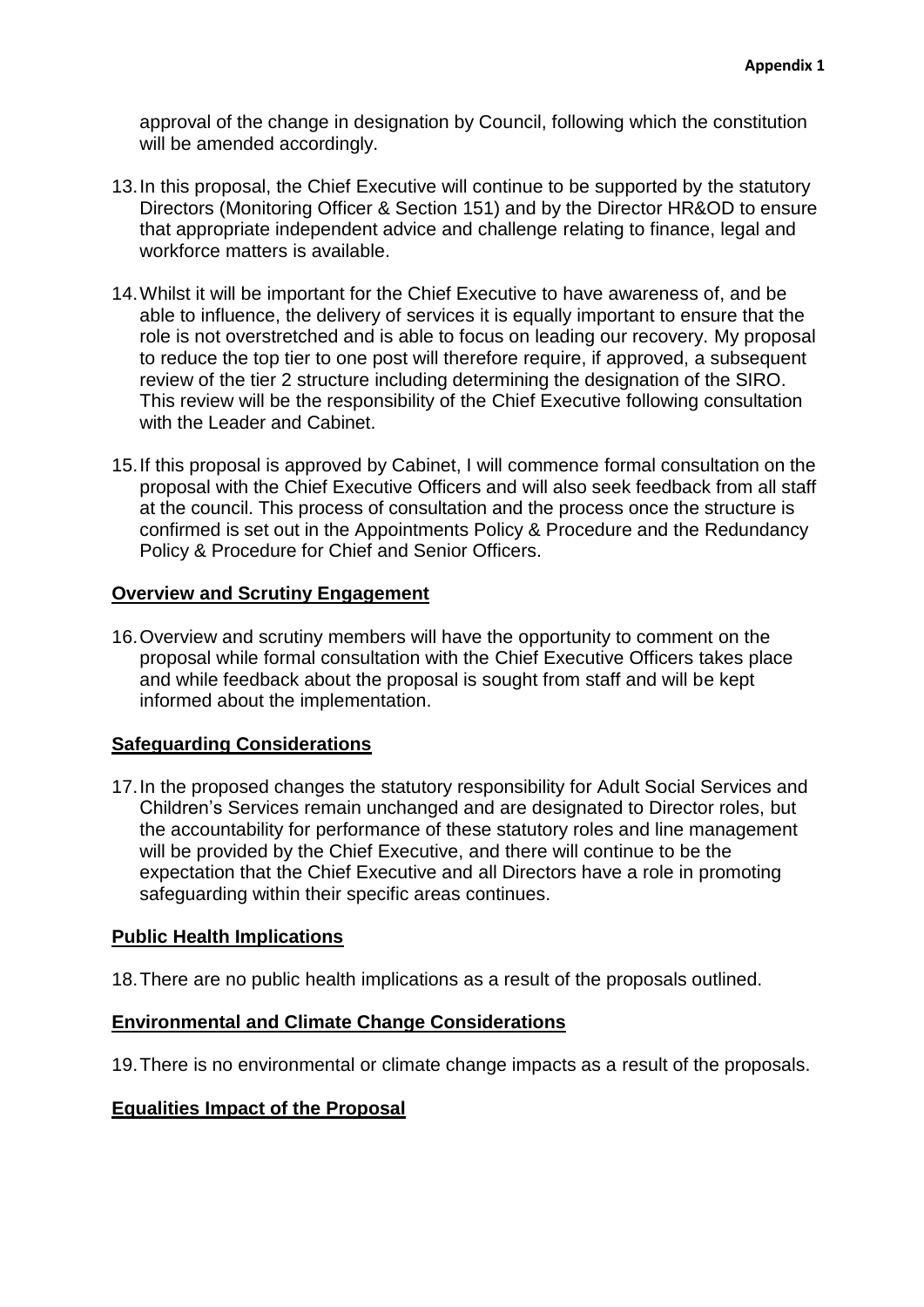20.There is no equalities impact as a result of the proposals outlined. The council has in place robust policies and procedures to support change to structures, all of which have been subject to an equalities impact assessment.

## **Risk Assessment**

- 21.In proposing the senior management re-structure, a number of risks have been considered, namely:
	- i. **Financial risks,** details in paragraphs 23 24
	- ii. **Legal risks,** covered in paragraph 25
	- iii. **Delivery of the business plan:** The risk is that if the new structure is not implemented the council may not be able to deliver the business plan

The current business plan outlines the council's vision and four priorities against which a number of goals outline how these priorities will be delivered. This will rely on the Chief Executive having the capacity to work with Cabinet on strategic planning as well as leading the Council's COVID-19 recovery plan and providing line management of the Directors to deliver these plans. If the structure is agreed a review of the tier 2 structure will be needed to ensure that this capacity is in place.

- iv. **Short term impact on delivery:** The risk is that there may be some shortterm disruption whilst consultation with the Chief Executive Officers takes place and a new structure, once confirmed, is implemented.
- 22.Based on the risks outlined above the overall risk is assessed as medium but will be kept under review.

#### **Financial Implications**

- 23.The current 2020/21 base budget approved by Full Council in February 2020 allows for a gross pay budget of £0.450m for two Chief Executive Officers. The proposals will see a reduction of one post and therefore a potential reduction in the cost of the top tier structure of approx. £225k.
- 24.The reduction in the number of roles at tier 1 will result in one redundancy, the cost of which will not be determined until the formal consultation process has been completed, a new structure confirmed and an application for voluntary redundancy received.

#### **Legal Implications**

25.Legal advice will be provided at each stage to ensure that the proposed new structure is implemented lawfully and in accordance with the requirements of the council's policies and procedures, and the constitution.

#### **Options Considered**